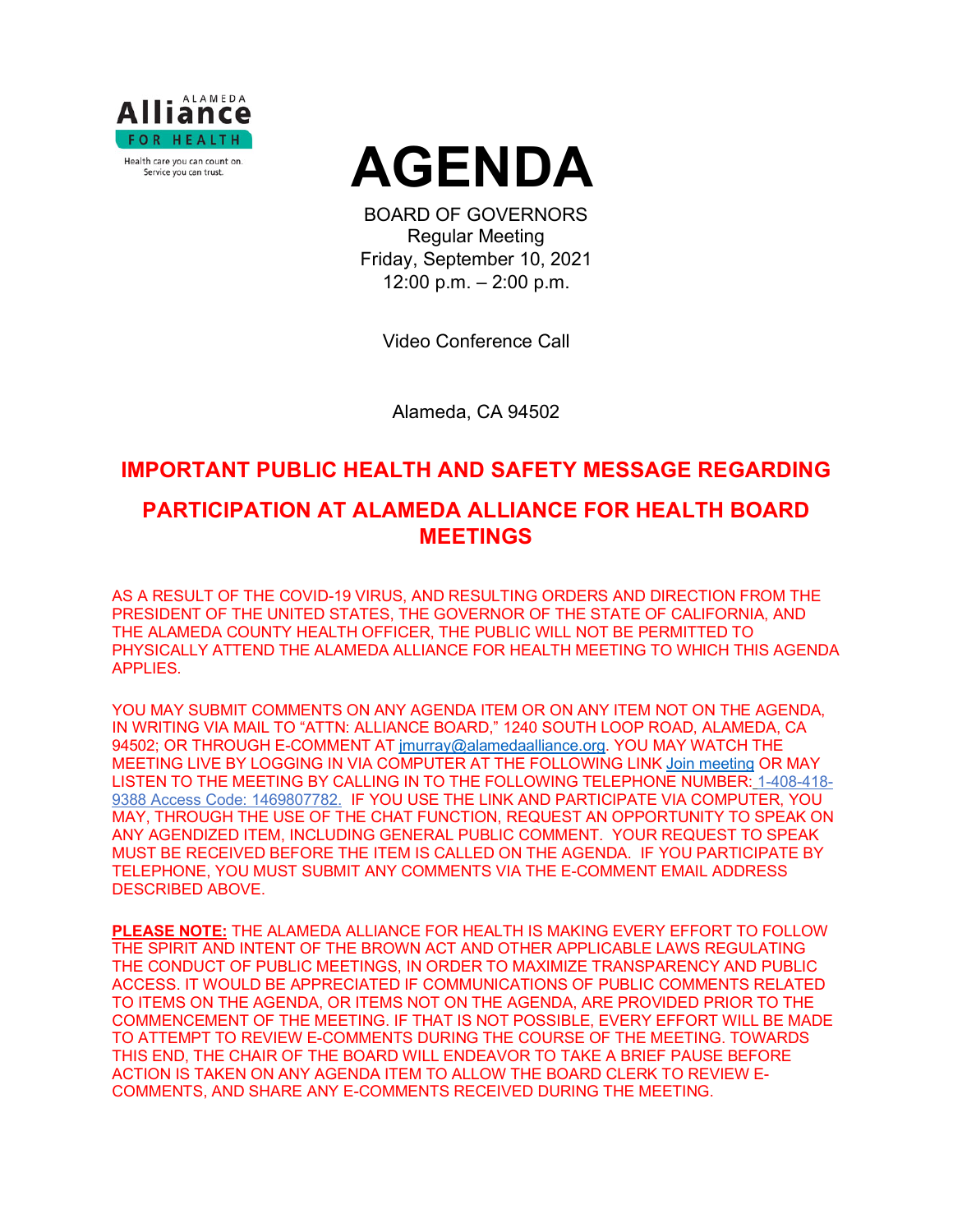### **1. CALL TO ORDER**

*(A regular meeting of the Alameda Alliance for Health Board of Governors will be called to order on September 10, 2021, at 12:00 p.m. in Alameda County, California, by Dr. Evan Seevak, Presiding Officer. This meeting to take place by video conference call.)*

**2. ROLL CALL**

## **3. AGENDA APPROVAL OR MODIFICATIONS**

### **4. INTRODUCTIONS**

#### **5. CONSENT CALENDAR**

*(All matters listed on the Consent Calendar are to be approved with one motion unless a member of the Board of Governors removes an item for separate action. Any consent calendar item for which separate action is requested shall be heard as the next Agenda item.)*

### **a) JULY 9, 2021 BOARD OF GOVERNORS MEETING MINUTES**

**b) SEPTEMBER 7, 2021 FINANCE COMMITTEE MEETING MINUTES**

#### **6. BOARD MEMBER REPORTS**

- **a) COMPLIANCE ADVISORY COMMITTEE**
- **b) FINANCE COMMITTEE**
- **c) STRATEGIC PLANNING COMMITTEE**
- **7. CEO UPDATE**
- **8. BOARD BUSINESS**
	- **a) REVIEW AND APPROVE JUNE 2021 MONTHLY FINANCIAL STATEMENTS**
	- **b) REVIEW AND APPROVE JULY 2021 MONTHLY FINANCIAL STATEMENTS**
	- **c) CALAIM PROGRESS REPORT: IN-LIEU OF SERVICES**
	- **d) VACCINATION INCENTIVE PROGRAM**
- **9. STANDING COMMITTEE UPDATES**
	- **a) PEER REVIEW AND CREDENTIALING COMMITTEE**
	- **b) HEALTH CARE QUALITY COMMITTEE**
- **10.STAFF UPDATES**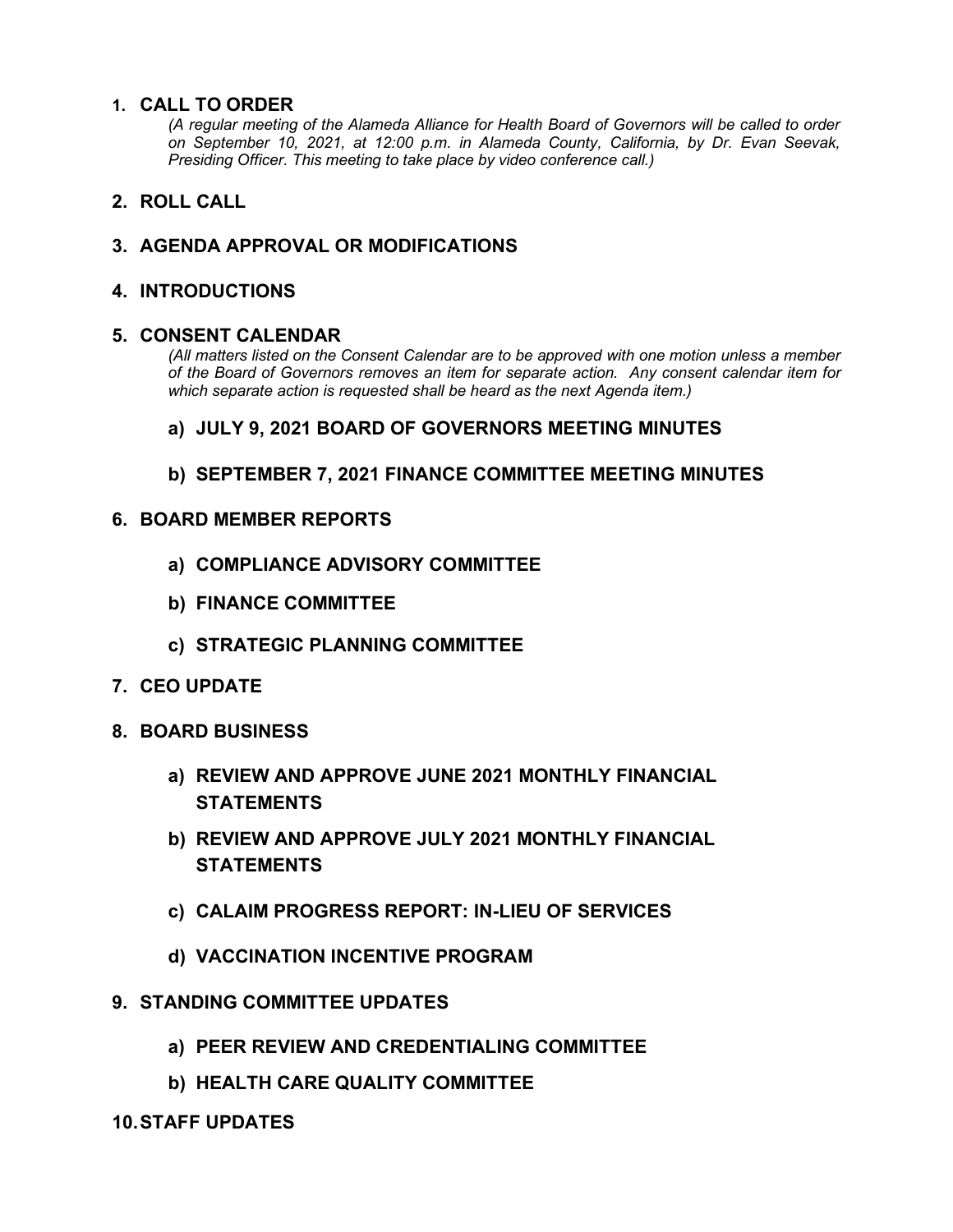#### **11.UNFINISHED BUSINESS**

### **12.STAFF ADVISORIES ON BOARD BUSINESS FOR FUTURE MEETINGS**

#### **13. PUBLIC COMMENT (NON-AGENDA ITEMS)**

#### **14.CLOSED SESSION:**

**a) DISCUSSION AND DELIBERATION REGARDING TRADE SECRETS (HEALTH & SAFETY CODE SECTION 32106). DISCUSSION WILL CONCERN A NEW LINE OF BUSINESS; PROTECTION OF ECONOMIC BENEFIT TO THE DISTRICT.** 

### **15. ADJOURNMENT**

### **NOTICE TO THE PUBLIC**

The foregoing does not constitute the final agenda. The final agenda will be posted no later than 24 hours prior to the meeting date.

The agenda may also be accessed through the Alameda Alliance for Health's Web page at

#### **NOTICE TO THE PUBLIC**

**At 1:45 p.m.,** the Board of Governors will determine which of the remaining agenda items can be considered and acted upon prior to 2:00 p.m. and will continue all other items on which additional time is required until a future Board meeting. All meetings are scheduled to terminate at 2:00 p.m.

The Board meets regularly on the second Friday of each month. Due to Shelter in Place, this meeting is a conference call only. Meetings begin at 12:00 noon unless otherwise noted. Meeting agendas and approved minutes are kept current on the Alameda Alliance for Health's website at [www.alamedaalliance.org.](http://www.alamedaalliance.org/)

An agenda is provided for each Board of Governors meeting, which lists the items submitted for consideration. Prior to the listed agenda items, the Board may hold a study session to receive information or meet with another committee. A study session is open to the public; however, no public testimony is taken, and no decisions are made. Following a study session, the regular meeting will begin at 12:00 noon. At this time, the Board allows oral communications from the public to address the Board on items NOT listed on the agenda. Oral comments to address the Board of Governors are limited to three minutes per person.

Staff Reports are available. To obtain a document, please call the Clerk of the Board at 510-747-6160.

**Additions and Deletions to the Agenda:** Additions to the agenda are limited by California Government Code Section 54954.2 and confined to items that arise after the posting of the Agenda and must be acted upon prior to the next Board meeting. For special meeting agendas, only those items listed on the published agenda may be discussed. The items on the agenda are arranged in three categories. **Consent Calendar:** These are relatively minor in nature, do not have any outstanding issues or concerns, and do not require a public hearing. All consent calendar items are considered by the Board as one item, and a single vote is taken for their approval unless an item is pulled from the consent calendar for individual discussion. There